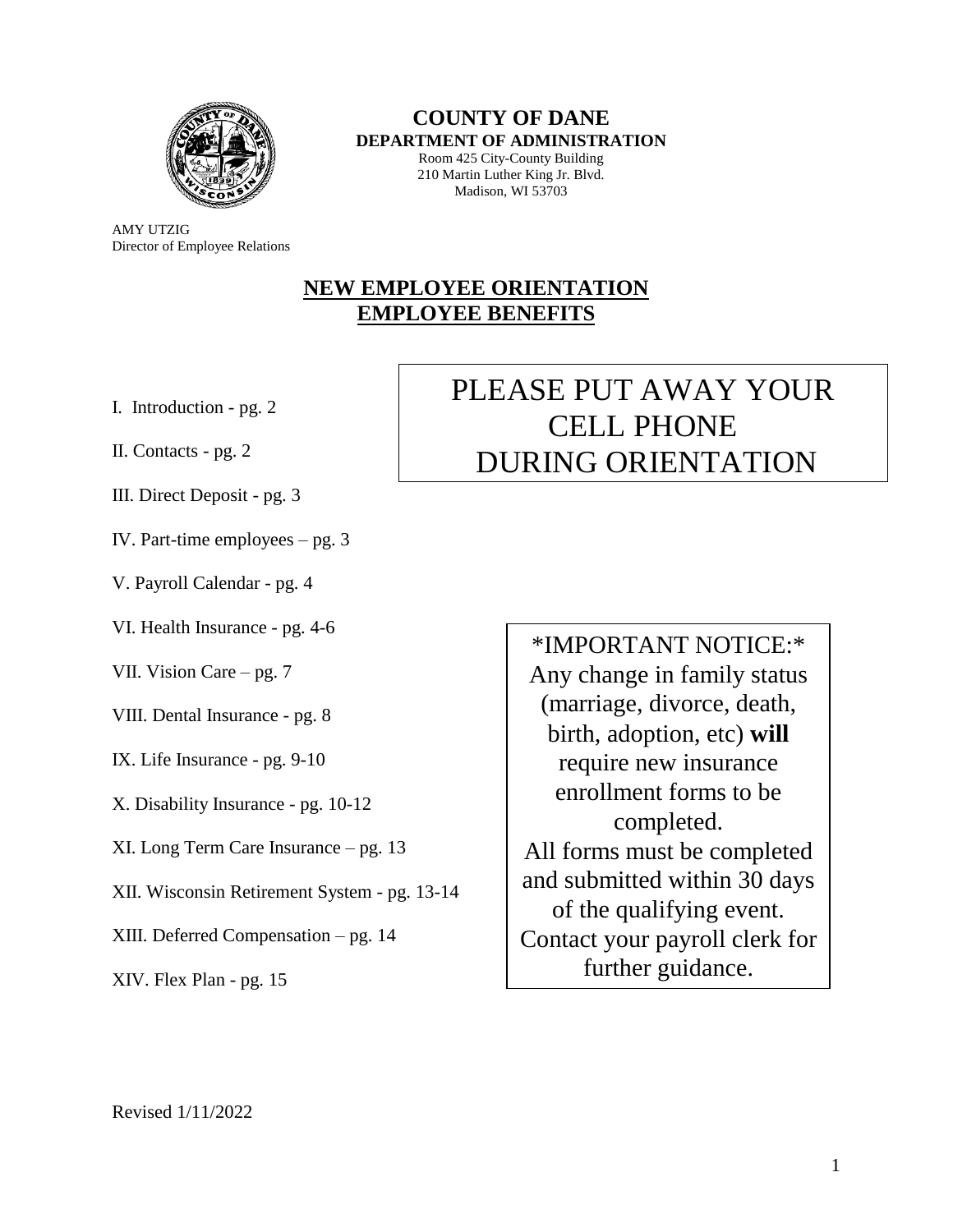#### I. INTRODUCTION

This packet of information provides a brief summary of the topics discussed at New Employee Orientation. Please call the Controller's office at any time with your employee benefit questions, and for assistance completing your enrollment forms. *We ask that you do not discuss any personal medical or financial situations with other County staff, including your payroll clerk.* Please refer to the benefit provider for any information concerning medical or financial questions.

#### II. CONTACTS: (Department of Administration):

**Shannon Maier-Employee Advocate Manager-608-347-7277-**Assist with short/ long term disability claims, education regarding insurances and leaves.

**Rylee Schuchardt\_Payroll Manager – 266-4116 – City County Building Room 425:** EBC Enrollment, Additional Contributions to Retirement, Long-Term Care enrollment, Life Insurance, Deferred Compensation plans, FOCUS cards.

**Carol Cady-Severson – Benefit Administration Specialist -608-553-2604, City County Building Room 425:** Enrollment forms, Late Enrollment, Changes to Benefits, Premium Payroll Deductions, Retirement Questions,

**Kristin Reeves – Payroll Specialist – 266-4115, City County Building Room 425:** Garnishments, child support, general payroll support, payroll processing.

**Hunter Hill –Clerk III - 283-1230, City County Building Room 425:** Direct Deposits, W4 changes, Vacation Bank/Sabbatical transfers.

**Risk Management - 266-4965, City County Building Room 425:** Workers Compensation, Disability Insurance Claims

#### **HIPPA: CONFIDENTIAL MEDICAL INFORMATION SHOULD ALWAYS BE SENT DIRECTLY TO RISK MANAGEMENT or EMPLOYEE RELATIONS.**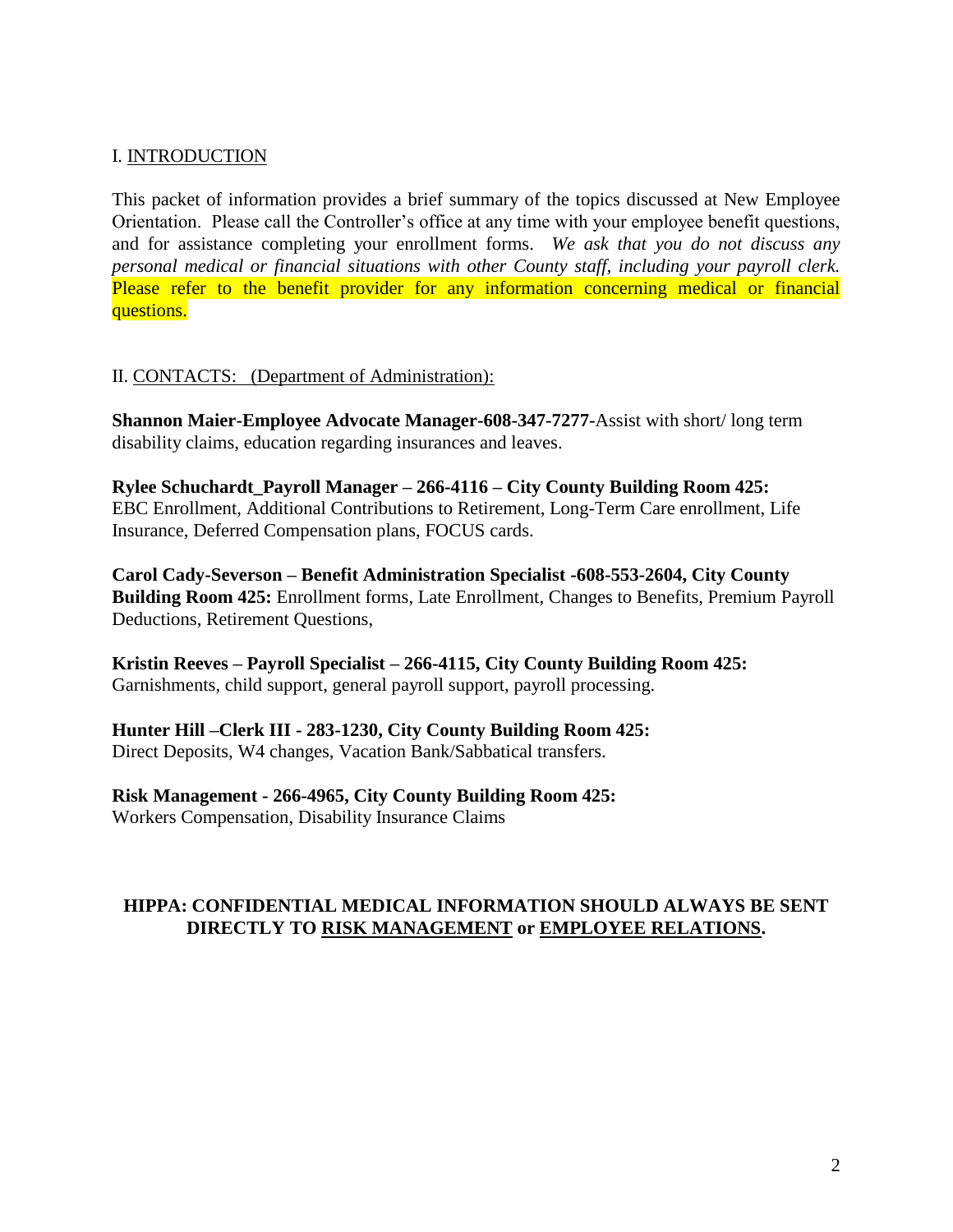#### III. DIRECT DEPOSIT/FOCUS PAYROLL CARD

Employees may direct deposit their entire net check to their preferred banking institution. Authorization forms are available in the Controller's office (Room 425 CCB), on the DCInet, or from your payroll clerk. You MUST attach a voided check from your checking account or a deposit slip for your savings account.

Employees who do not sign up for direct deposit will be issued a reloadable debit card called a FOCUS card. Paper payroll checks are no longer issued.

Dane County Credit Union is the only institution where you may elect a separate payroll deduction to a financial institution other than the destination of your direct deposit.

Contact Hunter Hill with questions regarding direct deposit.

#### IV. REGULAR PART TIME EMPLOYEES

#### **Premium Payment:**

Note that premiums are paid through payroll deduction. We cannot accept partial payment through payroll deduction. In the event your wages are not enough to cover a premium deduction we will bill you, or take the premium from a subsequent pay period.

#### **Benefit Eligibility:**

To qualify for certain benefits, your FTE status must be at least 20 work hours or more per week (.5 FTE, determined by the budget process). If your FTE status changes to less than 20 hours of work per week, then you are not eligible for benefits that require you to work at least 20 hours per week (.5 FTE). If you work in excess of the 20 hours per week, this does not change your eligibility for benefits, but may change the amount you pay for premiums.

If the FTE status of your position changes to increase the number of regular work hours to at least 20 hours per week (.5 FTE as determined by the budget) you would then become eligible for some benefits. If you accept another position with the County that requires FTE of 20 or more work hours per week, then you meet the eligibility requirements to apply for some benefits. Please call Carol Cady-Severson for eligibility requirements for a particular coverage as they do vary by coverage.

Please note: The rules for eligibility for retirement AND life insurance benefits are different. Please see page 7 and 12 for that information.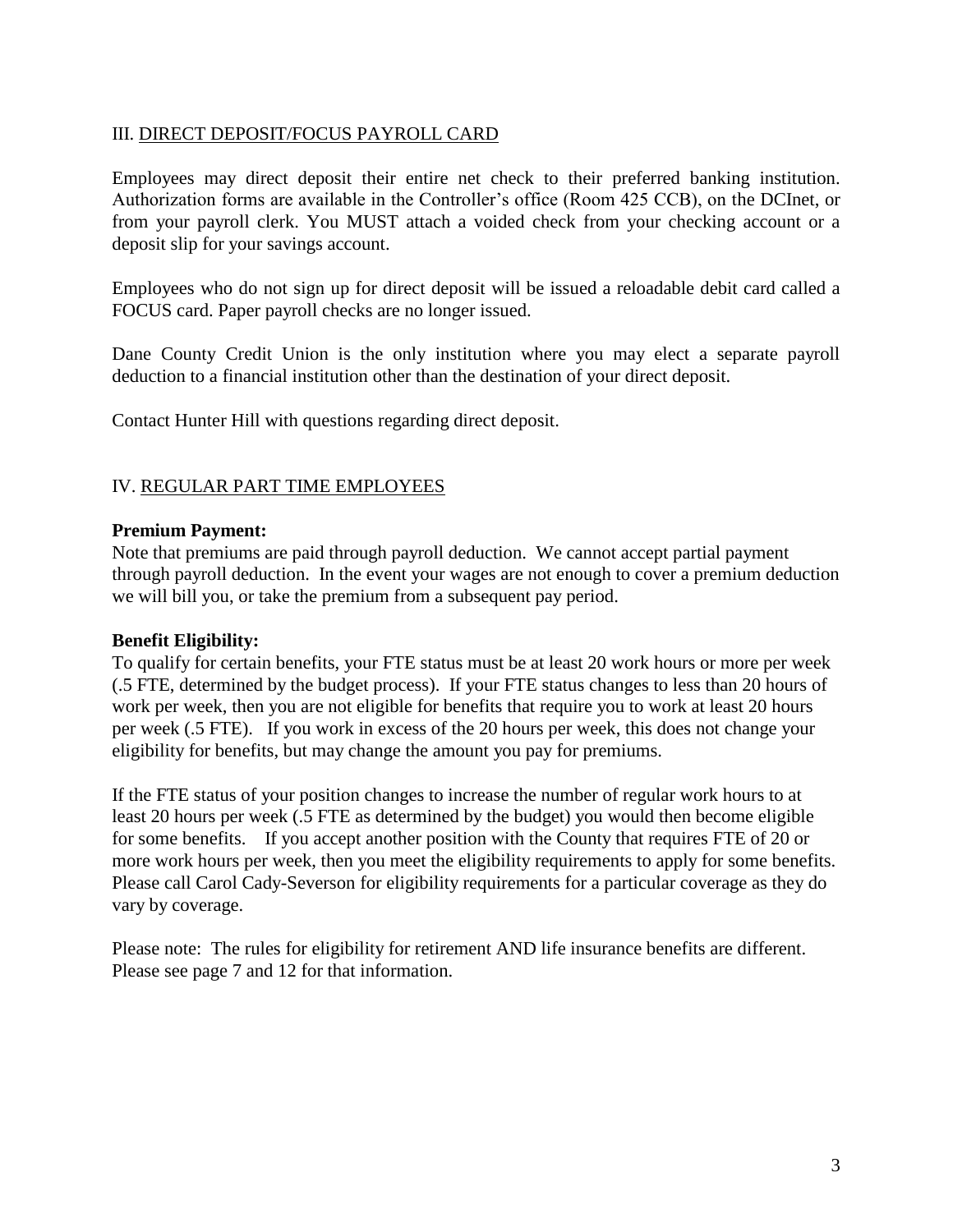#### V. PAYROLL CALENDARS

The year is divided into biweekly pay periods, as shown on the payroll calendar. Paydays are circled. Pay periods are numbered 1 through 26, and are assigned a letter: A, B or C. On the back of the payroll calendar you will see which deductions are made during each of these pay periods. Current payroll calendars will always be available on DCINet, on the Payroll Resources page.

#### VI. HEALTH INSURANCE

### ENROLLMENT REQUIREMENTS:

# **Health insurance forms are due 30 days from your start date. This includes your start date. To determine your due date, count out 30 days from and including your start date. If the 30th day falls on a weekend or holiday, you must get your form in to the Controller's Office on the last business date before your 30th day. NO EXCEPTIONS.**

If you choose not to enroll with the County's health insurance plan, sign the waiver on the enrollment form and submit it to the Controller's office or your payroll clerk.

If you are currently insured under your spouse's plan and your spouse loses coverage due to a "qualifying" event, **you will have 30 calendar days** from the date of the qualifying event causing the loss of coverage to enroll in the county's health insurance plan. A qualifying event may include the spouse's employer eliminating their group plan, or the spouse's loss of job. (These qualifying events do NOT apply to a retiree. After retirement, the only applicable qualifying event is adding a new spouse within 30 days of the marriage.)

On the application, list everyone who is to be covered. *Qualified dependents* are covered until the end of the month in which they turn 26 years of age. Children in the military full-time or in prison are not eligible for coverage. **You have 30 calendar days** to delete or add dependents in the event of marriage, death, birth or adoption. It is your responsibility to complete a form at [www.connect2dane.com](http://www.connect2dane.com/), accept terms and conditions making sure to click on save. If you have a change of address, you still have to submit change at [www.connect2dane.com](http://www.connect2dane.com/).

**Married county employees cannot carry two family plans, or a single and a family plan. Please contact payroll personnel for further guidance.**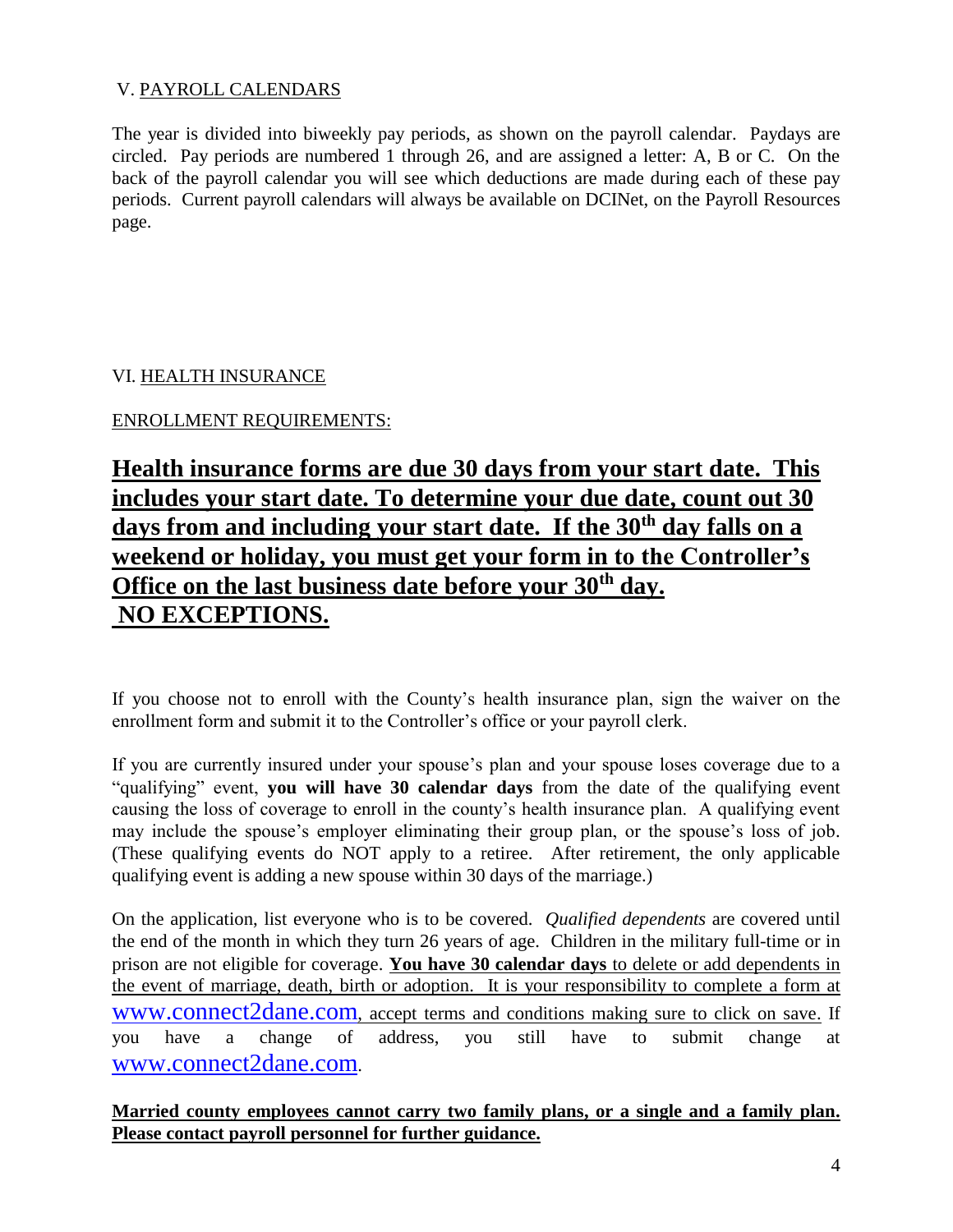It is important that you apply for coverage by submitting an enrollment form, listing all individuals for whom you wish coverage, within 30 days of becoming eligible. If you waive or decline coverage when you are initially eligible, your ability to enroll later will be seriously affected. Unless your late enrollment satisfies some very limited exceptions, you and your dependents will be required to exhaust a 12-month waiting period. The 12-month waiting period will begin on the date we receive your late application, which must be in writing. During those 12 months, no benefits will be paid. Your coverage will be effective on the first day of the first month that begins at least 12 months after the date we receive your application, but only if both of the following apply:

• You and any dependents you seek to enroll remain eligible for coverage under this policy on that date.

• You were continuously employed by your employer during the 12-month waiting period.

**COBRA law** requires that an ex-spouse be notified **within 14 days** of when a divorce becomes final of his/her option to continue the insurance by paying the premium directly. An ex-spouse and stepchildren CANNOT remain on your insurance coverage – they may be covered by COBRA insurance if they so desire. The loss of coverage for an ex-spouse/stepchild is the end of the month of which the divorce if final. THE INSURANCE COMPANY WILL EXPECT REIMBURSEMENT FROM YOU OF ANY CLAIMS PAID TO SOMEONE WHO IS NO LONGER ELIGIBLE FOR COVERAGE.You must complete a new enrollment form and submit it to the controller's office ASAP. Please include a copy of the court's order of divorce.

#### WHO'S COVERAGE IS PRIMARY – Family Plans (Employee, Spouse, and/or Dependents) vs Single Plans (Employee Only)

Please note: If you and your spouse each have a family plan through your respective employer, your primary provider is with the insurance through your own employer. For example: John and Mary Doe are employed; John at the Fun Company and Mary at the Smart Company. John has X HMO through his employer and Mary has Z HMO through her employer. Both have family HMO plans at their companies and both list each other on their plans along with their children. If John needs to visit a doctor or clinic, or be admitted to a hospital, he **must** go to the doctor, clinic, or hospital in the X HMO. If Mary visits a doctor or clinic, or needs hospitalization, she **must** see a doctor, clinic, or hospital from the Z HMO. Mary or John may not receive partial or full coverage (see your plan booklet) if they don't go to their own HMO. If Mary had a PPO plan and John had an HMO, the same holds true. Mary could seek care with any physician, clinic, or hospital, but John would have to use his HMO doctors, clinics, and hospitals. Their dependents fall under the birthday rule. The provider for the spouse with the earliest birth date in the calendar year will be considered the primary provider for the children.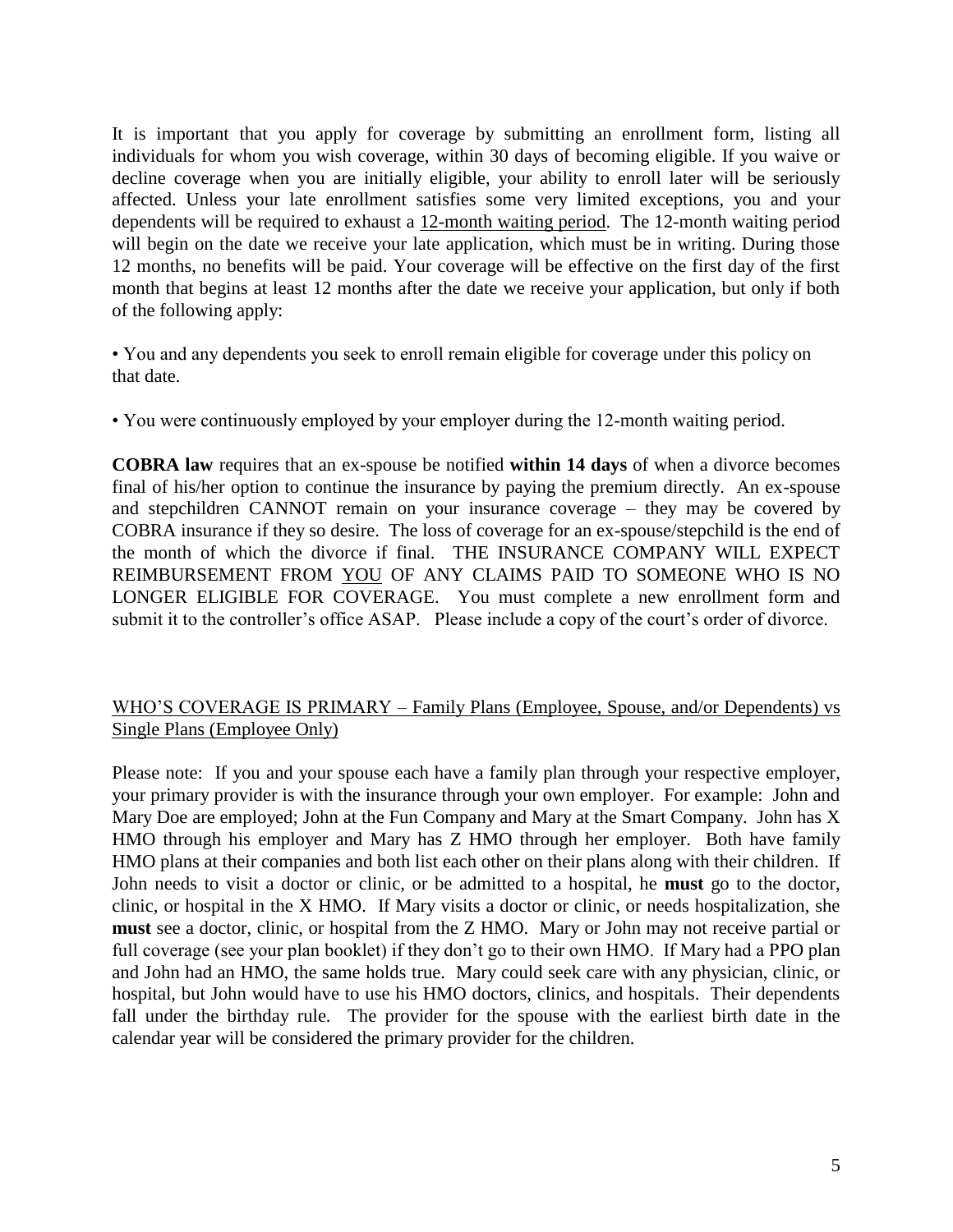#### COVERAGE:

Health insurance coverage begins the first day of the month following your first 30 calendar days of continuous employment. Premiums, if applicable, are deducted the month prior to coverage.

At this time Dane County offers health insurance through Dean Health Plan. They are offering an HMO and a POS plan. You can see the summary of benefits of each plan, and other information, on their website: [www.deancare.com/danecounty.](http://www.deancare.com/danecounty)

Contact Dean Customer Services department at 1-800-279-1301 for questions on coverage and preauthorization for specific procedures and services.

NOTE: If you need coverage verification for a former employer (or spouse's employer) or health plan YOU MUST CONTACT **Dean** for this information. Dane County does not provide this information. It must come from the health plan provider.

Health care insurance premiums (2022 Rates)

Single HMO coverage - \$878.95/month Single POS coverage - \$1057.53/month, employee pays \$44.65

Family HMO coverage - \$2065.52/month Family POS coverage - \$2485.19/month, employee pays \$104.92

*At this time* Dane County covers the cost of the HMO premiums for full-time regular employees. Dane County negotiates the contract with the carrier and within that contract there may be limits of not to exceed percentages for the future years with the carriers. The contracts are negotiated for up to 5 years. *Premiums are pro-rated for part-time employees.* As such, if you do not earn salary in a pay period sufficient to cover your portion of the premium you must make arrangements with the controller's office to pay the amount due. We cannot make partial payments through payroll.

Some procedures and drugs must be preauthorized by Dean (not your physicians). Refer to your booklet and/or call Dean Customer Service at 1-800-279-1301 for assistance.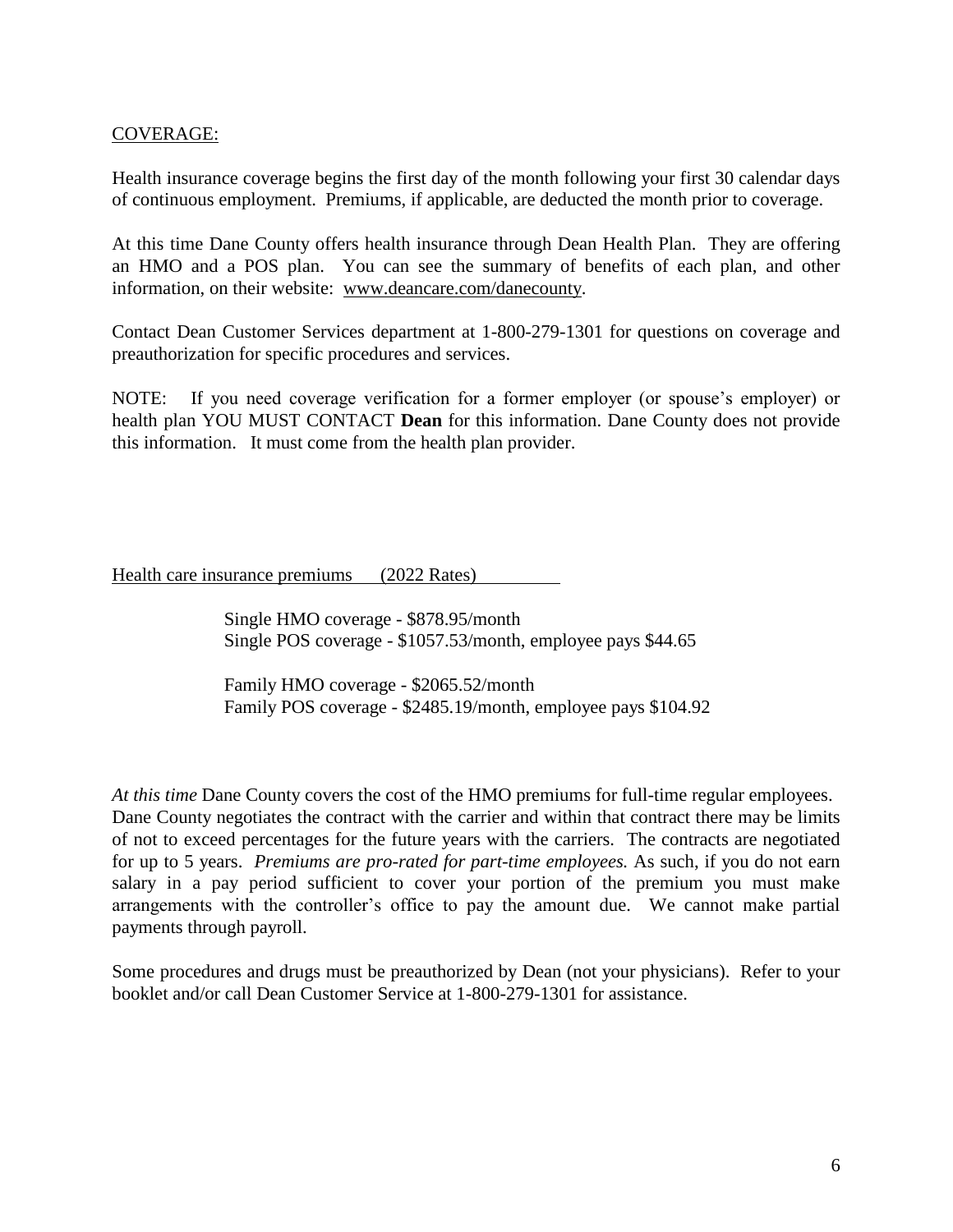#### VII.VISION CARE BENEFITS – DELTAVISION

# **Vision insurance forms are due 30 days from your start date. NO EXCEPTIONS**

Dane County's vision care provider is DeltaVision. Delta offers a plan that includes an **eye exam and contact lens fitting** and a plan that *excludes* eye exams and contact lens fittings. Our health insurance plans cover one annual eye exam per person enrolled**. Dean** does not cover contact lenses fittings. DeltaVision has four levels of coverage under each plan:

Employee Only, Employee plus spouse, Employee plus children, and Family.

Both plans (exam and no exam) cover hardware that you may need to purchase, such as frames, lenses, and contact lenses. Please read the Summary of Benefits for the coverage and copays. There are different levels of coverage depending on if you see a network provider or an out-ofnetwork provider. Monthly premiums are as follows:

#### **Exam Plan:**

Employee Only: \$8.17 Employee + Spouse: \$16.32 Employee + Children: \$17.96 Family: \$23.68

#### **No Exam Plan:**

Employee Only: \$5.91 Employee + Spouse: \$11.82 Employee + Children:  $$13.01$  Family:  $$17.15$ 

There is an *annual* open enrollment for vision insurance, but once enrolled you must stay in the plan for the entire plan year. The plan year starts on May 1 each year.

A provider directory is available on the DeltaVision website: [www.eyemed.com.](http://www.eyemed.com/) Eyemed's dedicated DeltaVision customer service line is 844-848-7090.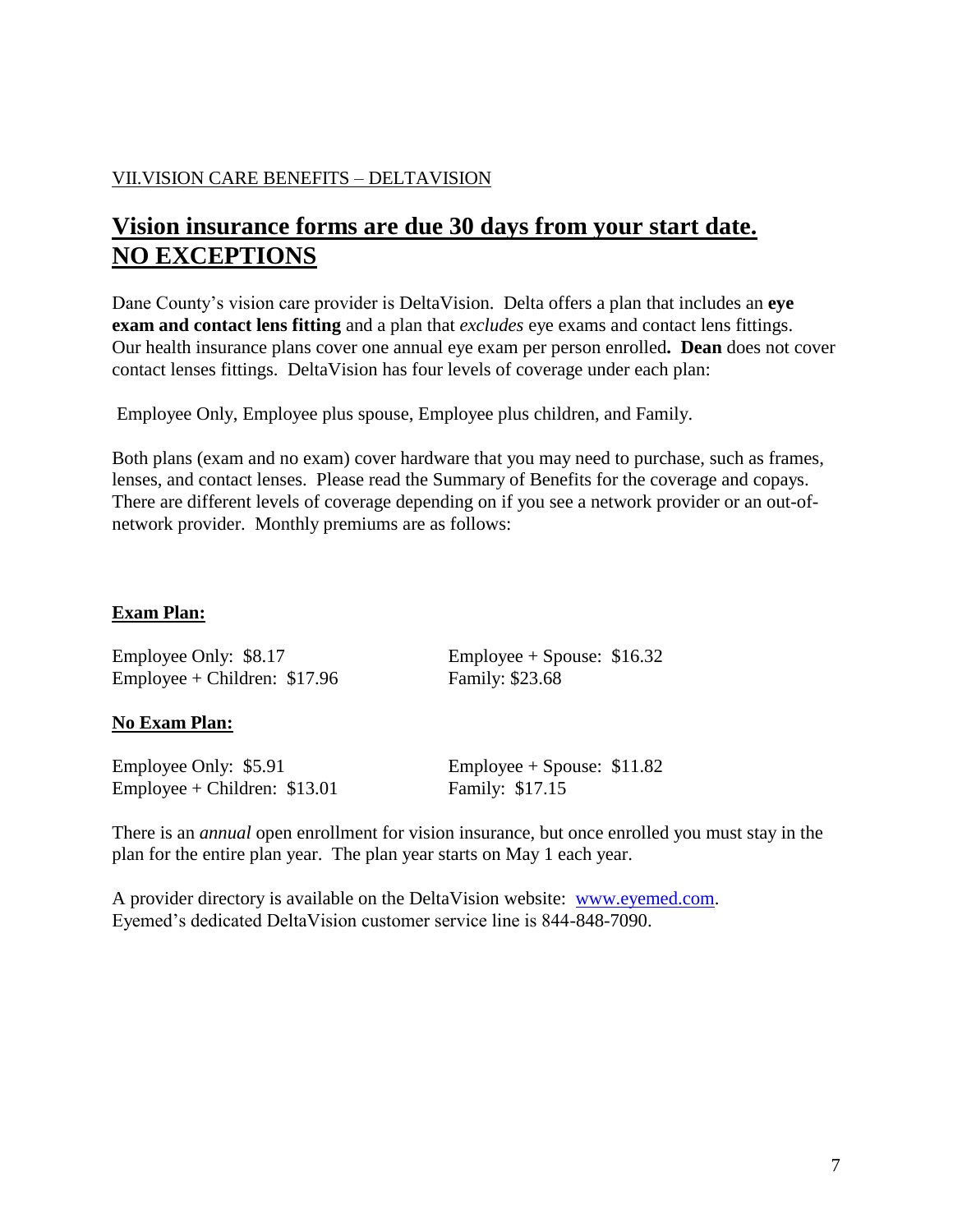#### VIII. DENTAL INSURANCE – DELTA DENTAL

# **Dental insurance forms are due 30 days from your start date. This includes your start date. To determine your due date, count out 30 days from and including your start date. If the 30th day fall on a weekend or a holiday, you must get your form in to the Controller's Office on the last business day before your 30th day. NO EXCEPTIONS**

Employees submitting forms after that date will be subject to a 90-calendar day waiting period for coverage. If you choose not to enroll with the County's dental insurance plan, sign the waiver on the bottom of the enrollment form and submit it to the Controller's office or your payroll clerk.

List everyone who is to be covered. Qualified dependents: (if you are enrolled for family coverage)

- 1. Your lawful spouse;
- 2. Your children (including any children of your unmarried child until your child is 18 years old), including step- and adopted children and children placed for adoption with you, until the age of 26;
- 3. Dependent children who are not in the military, up to 26 years of age;

You have *30 calendar days* to add or delete dependents in the event of marriage, death, birth or adoption. You must complete a new enrollment form at www.connect2dane.com within 30 days of the qualifying event. (See note in Health explanation above concerning Ex-spouses and reporting a divorce ASAP.) In addition, new forms must be completed if you have a change of address.

Dental insurance coverage begins the first day of the month following your first 30 days of continuous employment. For late enrollees, coverage begins the first day of the month following the 90 day wait period. Premiums are deducted the month prior to coverage, if applicable.

Delta Dental of Wisconsin is the current dental insurance provider for Dane County employees. The 2020 dental insurance premium rates are:

Single coverage - \$49.76/month Family coverage - \$139.91/month

**At this time Dane County pays the cost of the dental plan for full-time regular employees**. *Premiums are pro-rated for part-time employees*. SEE PAGE 3 of this document concerning premium payments if you are a regular part time employee.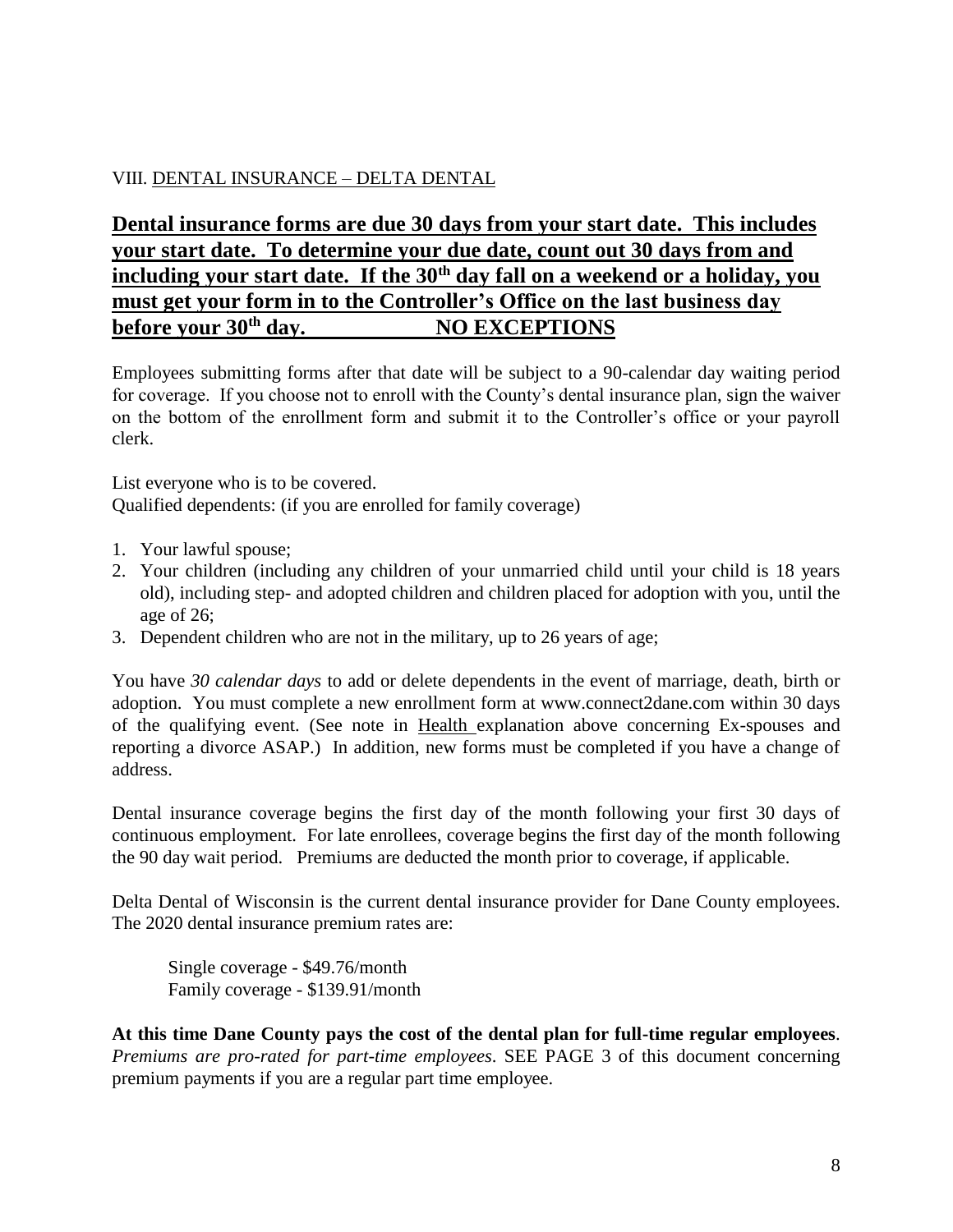#### IX. LIFE INSURANCE

#### **PLEASE NOTE: YOU MUST BE ELIGIBLE FOR WRS RETIREMENT BENEFITS TO BE ELIGIBLE FOR LIFE INSURANCE (2015: FTE > .60)**

Employees submitting forms after that date may be subject to underwriting and may be denied coverage. If you do not wish to apply for coverage check the box in section 1B, sign and date the form, and submit it to the Controller's office.

Life insurance is through the State of Wisconsin Employee Trust Funds, is underwritten by Securian Financial Group, Inc. and is paid through payroll deduction. The plan is **term** insurance. It has a disability premium waiver and accidental death & dismemberment coverage.

The amount of your benefit and premiums are based upon your Dane County prior year Wisconsin Retirement System earnings, and your age. When you first become insured, the amount of insurance is an estimate based upon a projection of your earnings for the next 12 months rounded to the next higher \$1,000. Estimated insurance amounts remain in effect until you have been employed for one full payroll year.

For current rates see the half sheet supplement to the Employee Trust Funds brochure provided in your packet. You may calculate your monthly premium using the figures under the fourth column, listing Local rates.

**PREMIUM DETERMINATION -** To determine premium amounts, convert your annual salary to nearest thousandth (i.e.  $$21,380 = $22,000$ ) \$22 x rate used for age = Monthly premium for Basic coverage, or 1 times your annual salary. For 2 times multiply  $22 \times 2 = 44 \times 20$  rate used for age = monthly premium. As your annual salary increases so does your premium. (See chart) Death Benefit = based on annual salary at time of death.

#### **Annual Salary calculation = Hourly wage rate x 2080 hours (1942 hours for those with equalized paychecks in 911 and Sheriff Dept.)**

You can purchase Basic coverage, which is equivalent to 1 times your annual earnings (rounded up to the next thousand), or Basic & Supplemental coverage (2X your annual earnings), or Basic, Supplemental, and Additional coverage equivalent to three, four or five times your annual earnings.

If you purchase coverage for yourself, you may also purchase one or two units of coverage on your spouse and your dependents; one unit provides \$10,000.00 of coverage on your spouse and \$5,000.00 of coverage on all eligible dependents. Two units provide \$20,000.00 of coverage on your spouse and \$10,000.00 of coverage on all eligible dependents. The cost of insurance for your spouse and dependents is a flat rate of \$1.60 per month for one unit of coverage, \$3.20 per month for two units of coverage. You are the beneficiary for the spouse and dependent coverage.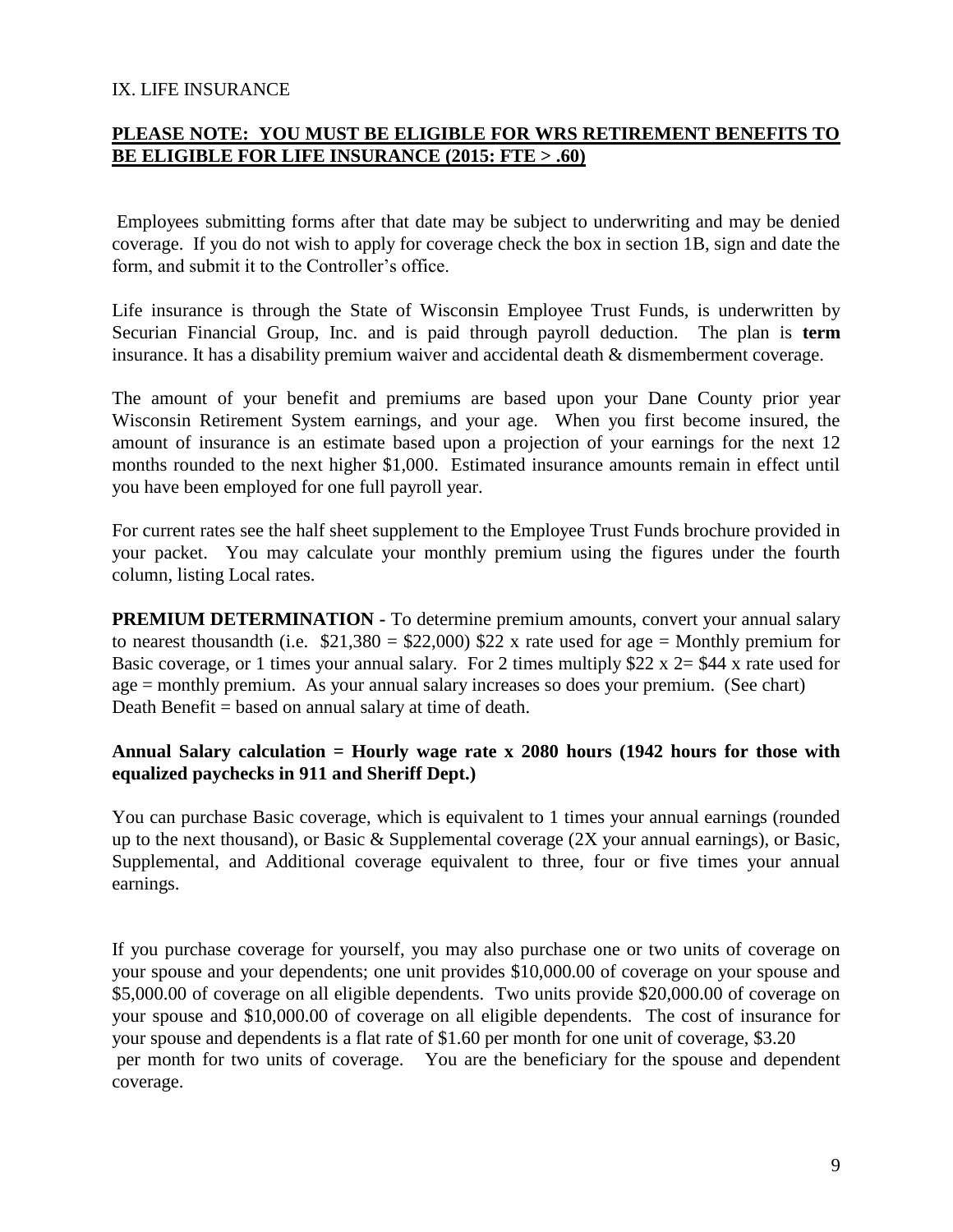**Coverage becomes effective the first of the month following 30 days of employment** as long as you are timely with your application. Premiums are deducted the month prior to coverage. You must submit your application to the Controller's office within 30 days of your hire date.

If you were previously eligible for coverage as an LTE and did not apply, you must go through underwriting to obtain coverage. You will be notified when coverage becomes effective or if it is denied. When an LTE with Life Insurance coverage becomes a regular employee, premiums will start to be paid through payroll deduction.

You do not need to name a beneficiary. The state will follow the standard beneficiary sequence (spouse, children, grandchildren, parents, siblings) unless you complete a beneficiary designation form. To obtain a Beneficiary Designation form contact Employee Trust Funds at 266-3285 to have this form sent directly to your home, or you can download it off the ETF website. **Return the completed form directly to ETF. Do not give or retain this information with any county employee or file.**

#### X. DISABILITY INSURANCE – The Standard Insurance Co.

Employees have the option of purchasing Disability Insurance coverage as part of their benefits package. This is insurance coverage purchased to provide for a loss of income if the employee becomes totally disabled due to an injury or illness and is unable to perform his/her job duties.

The employee applies by enrolling in the group plan within their first 30 days of employment to avoid underwriting, pre-existing conditions clause, and possible denial of coverage. The application must be submitted to the Controller's Office within the first 30 days of employment, but coverage does not take effect until employee has completed 6 months of continuous employment. You must apply for and have issued one of the policies - then you may be eligible for disability benefits. NEW HIRES AND LATE ENROLLEES MUST COMPLETE ONE FULL PAYROLL YEAR OF EMPLOYMENT TO CALCULATE SICK LEAVE USAGE THAT MAY BE APPLIED TO THE PREMIUM PAYMENT OPTION WHEREIN THE COUNTY CONTRIBUTES TO THE PREMIUM.

**If your FTE is at least 20 hours/week (.5) you are eligible to apply for Disability insurance**. You must complete and submit your enrollment form to the Dane County Controller's office during your first 30 calendar days of eligible employment. Applications submitted after that time period will be subject to underwriting and you may be denied coverage. Coverage becomes effective the first of the month after 6 months of employment, and premiums will be deducted the month prior to coverage.

Dane County's current disability insurance provider is The Standard Insurance Co. There are two separate disability insurance policies from which you can choose. The first policy choice is Short Term Disability/Long Term Disability (sometimes referred to as just Short Term Disability). This policy also provides for Long Term Disability coverage. It is identified as STD/LTD. The second policy choice provides coverage for Long Term Disability only. It is identified as LTD. This is not the same as the Long Term Disability provided with the Short Term Disability. These are two separate policies. If you choose the STD/LTD the coverage is one policy, and can not be split, or cancelled in part.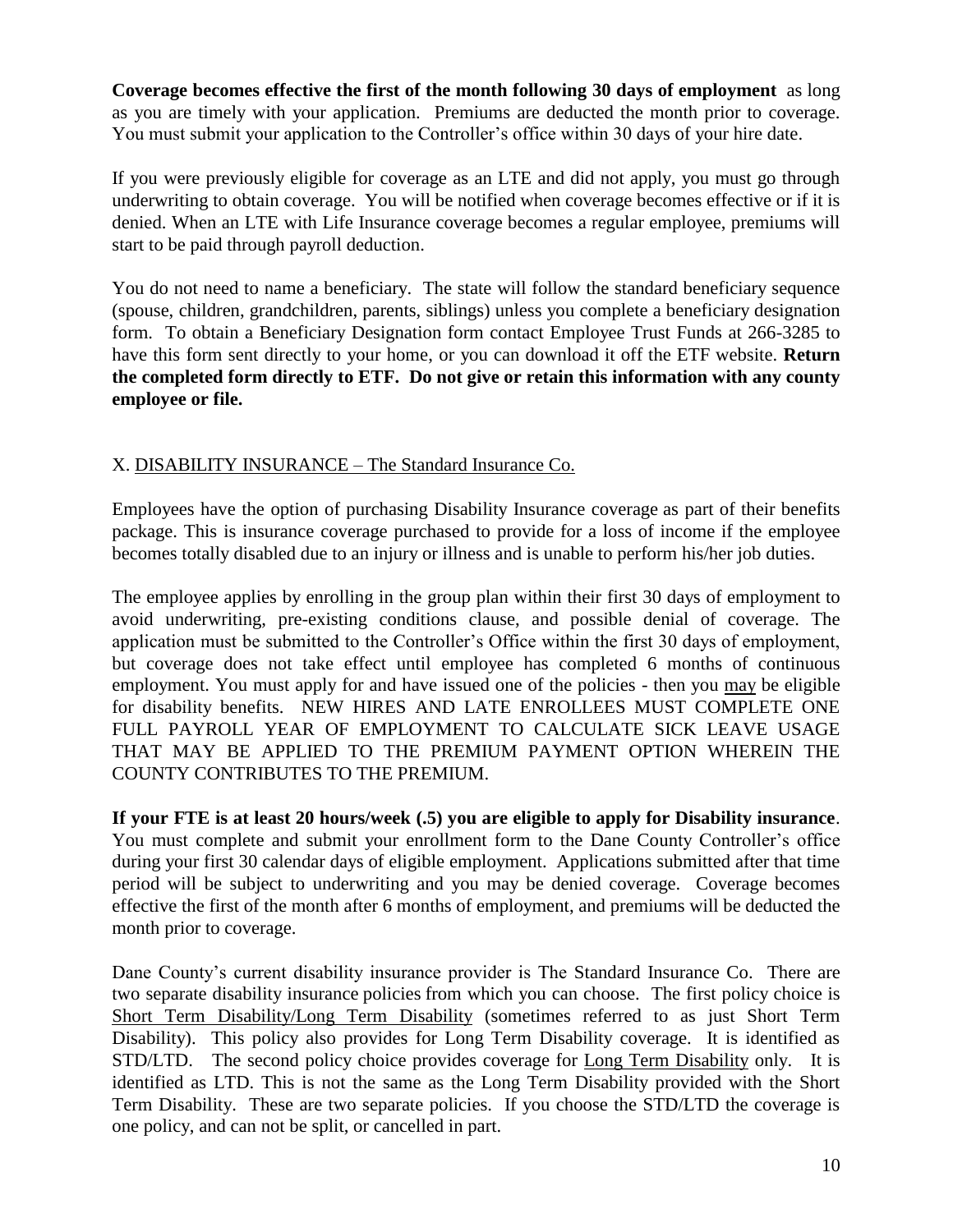1) Short-Term/Long-Term **(STD/LTD**) policy. You are eligible for benefits to begin in the shortterm after you have missed 30 consecutive working days (42 calendar days which is the elimination period) and you are totally disabled from performing the duties of your position. Insurance benefits are not paid during the initial elimination period. The long-term part of this policy provides for benefits after you miss over 365 days of work. After two years, you must be totally disabled from performing any job.

2) Long-Term Only **(LTD Only)** policy, providesfo**r** benefits after a longer elimination period of 90 calendar days (consecutive) and you are totally disabled from performing the duties of your position. Insurance benefits are not paid during the elimination period. As a result, the premiums for the LTD Only policy are less expensive. This policy stands alone and is named Long Term Disability (LTD Only). It is not the same as the second coverage part in the first policy, but is its own separate policy.

Canceling either policy cancels the entire policy coverage. You are not automatically given the other policy option as a replacement. For example, if you choose to cancel the STD you are canceling the STD/LTD. If you then want the LTD only, you must re-apply for coverage and may have to go through medical underwriting.

Benefit payments are equivalent to approximately 65% of your earnings as reported to the WRS. See below for maximum weekly and monthly benefit amounts. "Earnings" consist your weekly base rate of earnings including longevity pay from the County, in effect just before your date of loss. It does not include commissions, bonuses, overtime pay or other extra compensation. For Dane County Law Enforcement Officers Association and Wisconsin Professional Police Association-Supervisory Law Enforcement Unit, it also includes incentive pay but does not include commissions, overtime pay or other extra compensation. Determination of your eligibility for benefits lies with UNUM Provident based upon medical information you provide them. \*\*EMPLOYEES COLLECTING DISABILITY BENEFITS CANNOT ALSO BE PAID BY DANE COUNTY, EVEN IF LEAVE BALANCES REMAIN. ONCE DISABILITY BENEFITS CEASE, THE EMPLOYEE IS REACTIVATED ON PAYROLL.

**How Long Will The Standard Continue To Send You Payments?: Standard** will send you a payment under the Long Term Disability coverage up to the maximum period of payment as long as you remain totally disabled. Your maximum period of payment is based on your age at disability as follows:

Less than age  $60 =$  to age 65, but not less than 5 years Age 60 and  $61 =$  to age 65 Age  $62 = 3$  years Age 63 and  $64 = 30$  months Age 65 and  $66 = 24$  months Age 67, 68 and age 69 and over  $= 12$  months

Both the STD/LTD and LTD Only policies include other income offsets. This means the insurance company will subtract other deductible sources of income from the calculated 65%. See the booklet for the list of offsets.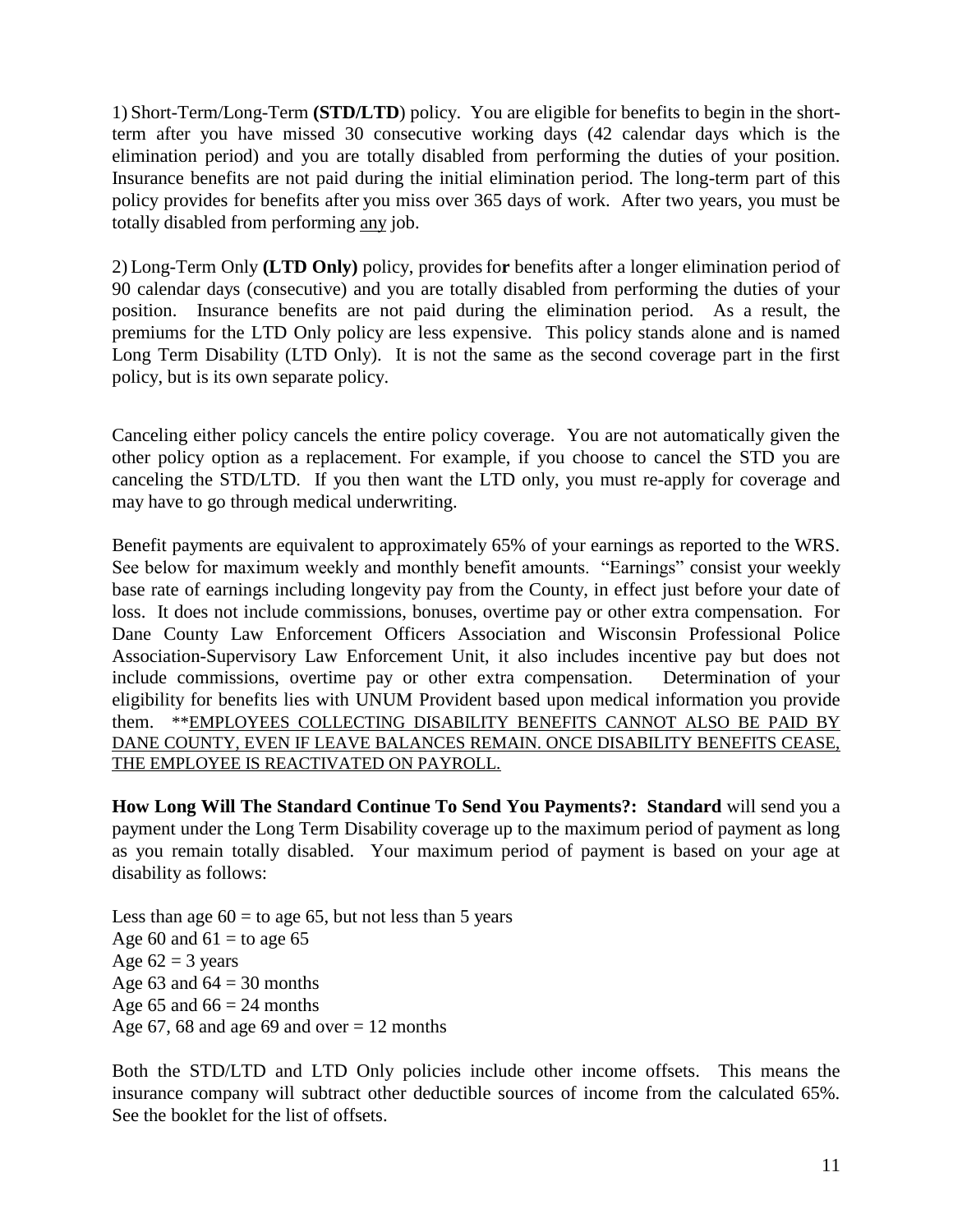12

### DISABILITY PREMIUM CALCULATIONS:

# **PLAN A: 42-Day Elimination Period (Short Term-Long Term)**

**STD/LTD Policy** - Complete the calculations for both the STD portion and the LTD portion and add them together to get your monthly premium.

- STD Step 1: Calculate your weekly wage hourly rate x 40 hours (use fewer if part time) plus longevity and incentive pay if applicable.
	- Step 2: Calculate your benefit level weekly wage (max = \$1538) x 65%**\***
	- Step 3: Calculate the premium benefit level x .0175
- LTD Step 1: Calculate your monthly covered payroll (weekly wage x 52) divided by 12 (max  $= $6154$

Step 2: Calculate the premium - monthly wage x .00266

Add these two premiums for both the STD and LTD portions to arrive at your total monthly premium for STD/LTD coverage. \***MAXIMUM BENEFIT \$1,000 PER WEEK**

# **PLAN B: 90-Day Elimination Period (Long Term Only)**

If you elect **LTD Only Policy** coverage your premium is calculated in the following manner:

LTD Only - Step 1: Calculate your monthly covered payroll\* - (weekly wage x 52) divided by 12 (max  $= $6154$ ) Step 2: Calculate the premium - monthly wage x .0038 Maximum premium is \$23.39

## **\*MAXIMUM BENEFIT \$4,000 PER MONTH (65% of \$6,154 max covered payroll)**

Every April, the Controller's office analyzes your sick leave usage in the prior payroll year. You may or may not receive an employer contribution to your premium payment for the next year depending on your sick leave usage the prior year. The County pays 0%, 100% or a percentage in between.

Maximum premium is \$16.37

\$26.92/month

Maximum Premium is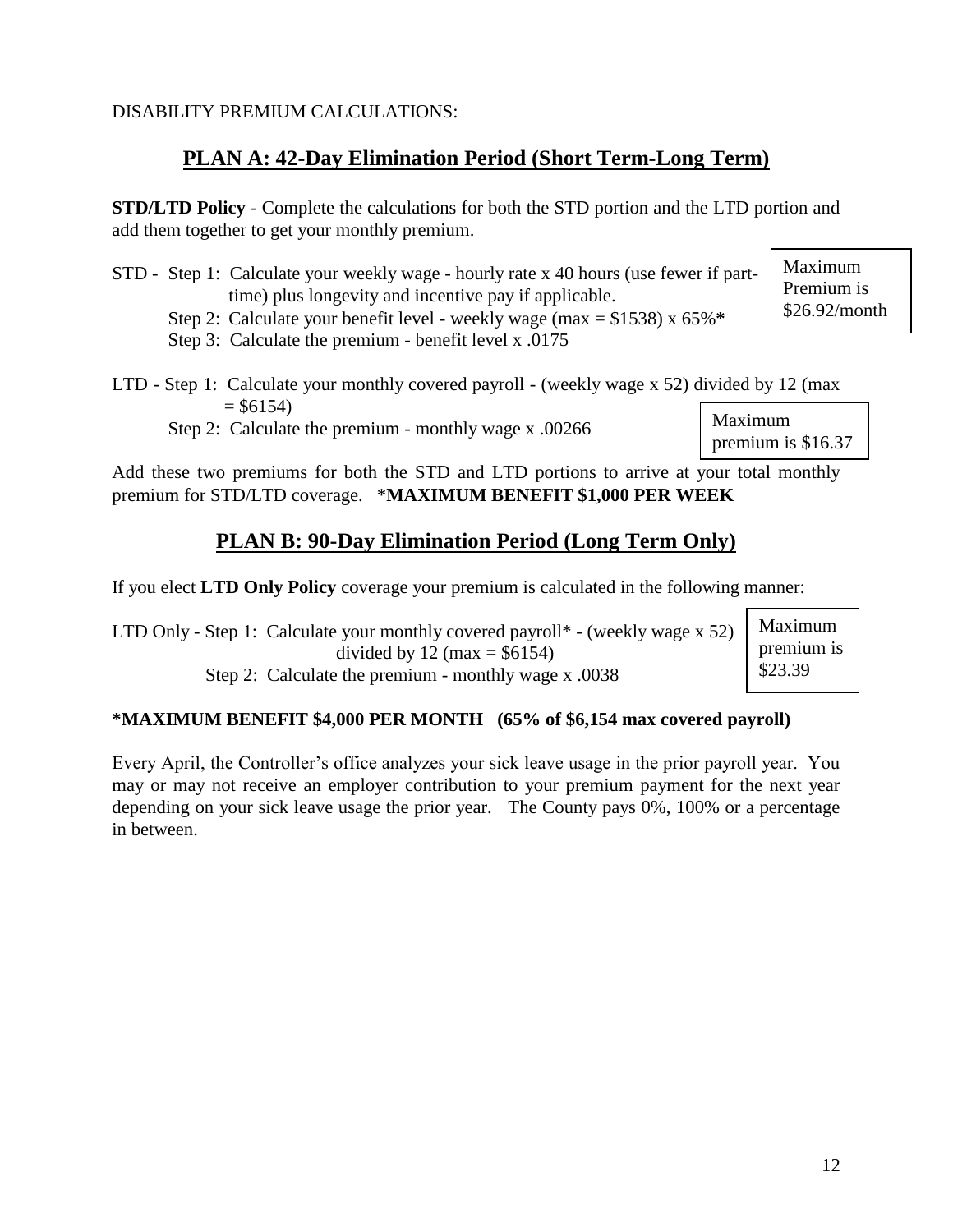#### XI. LONG TERM CARE INSURANCE - UNUM

Group Voluntary Long Term Care Benefits are available through UNUM. All active regular employees with an FTE of 20 hours a week or more (.5 FTE) are eligible. Your application must be submitted to the Controller's office within 30 days of date of hire to receive guarantee issue. All employees who choose benefits over the Guarantee Issue limits will be required to fill out a medical underwriting questionnaire.

The type of care provided is Facility and Professional Home Health Care. Long Term Care is the type of care received either at home or in a facility when someone needs assistance with activities of daily living such as bathing and dressing due to an accident, illness or advancing age.

Further details about the benefits, and enrollment materials, are located on the Dane County insurance website:

#### **http://www.countyofdane.com**

Scroll down, click on the Long Term Care tab, and then click on "Long Term Care Benefits Summary". The enrollment form is included in these materials (page 17-18), as are the rates for the various coverage options and the Medical Underwriting questionnaire.

#### XII. WISCONSIN RETIREMENT SYSTEM – Administered by Employee Trust Funds

(The information online health insurance, life insurance, & wage continuation insurance applies only to State employees, and is not relevant for County employees.)

Enrollment is automatic if your starting FTE is .6 or higher. Per the State Budget Repair Bill of 2011, employees hired after 7/1/11 must be expected to work a minimum of 1200 hours annually to be enrolled in WRS when hired.

Dane County, and/or the employee, pays a percentage of your wages into the retirement system. Contributions (% of eligible wages) for **2022** are split as follows:

|                             | 2022     | 2022     |       |
|-----------------------------|----------|----------|-------|
|                             | Employer | Employee | Total |
| Mgr-Prof, JC Confidential   | 6.5%     | 6.5%     | 13.0% |
| JC, L65, SW, Prof-Rep       | 6.5      | 6.5      | 13.0  |
| Trades, SEIU, Attorneys     | 6.5      | 6.5      | 13.0  |
| WPPA-Supv, Deputies, Capt's | 12.17    | 6.5      | 18.67 |
| <b>Elected Officials</b>    | 6.5      | 6.5      | 13.0  |
| Mgr-Agents                  | 6.5      | 6.5      | 13.0  |

Contributions are made to the "core/fixed" fund unless you choose to participate in the Variable Fund. THIS ELECTION MUST BE RECEIVED BY EMPLOYEE TRUST FUNDS DURING YOUR FIRST 30 CALENDAR DAYS OF EMPLOYMENT. Mail form to them directly.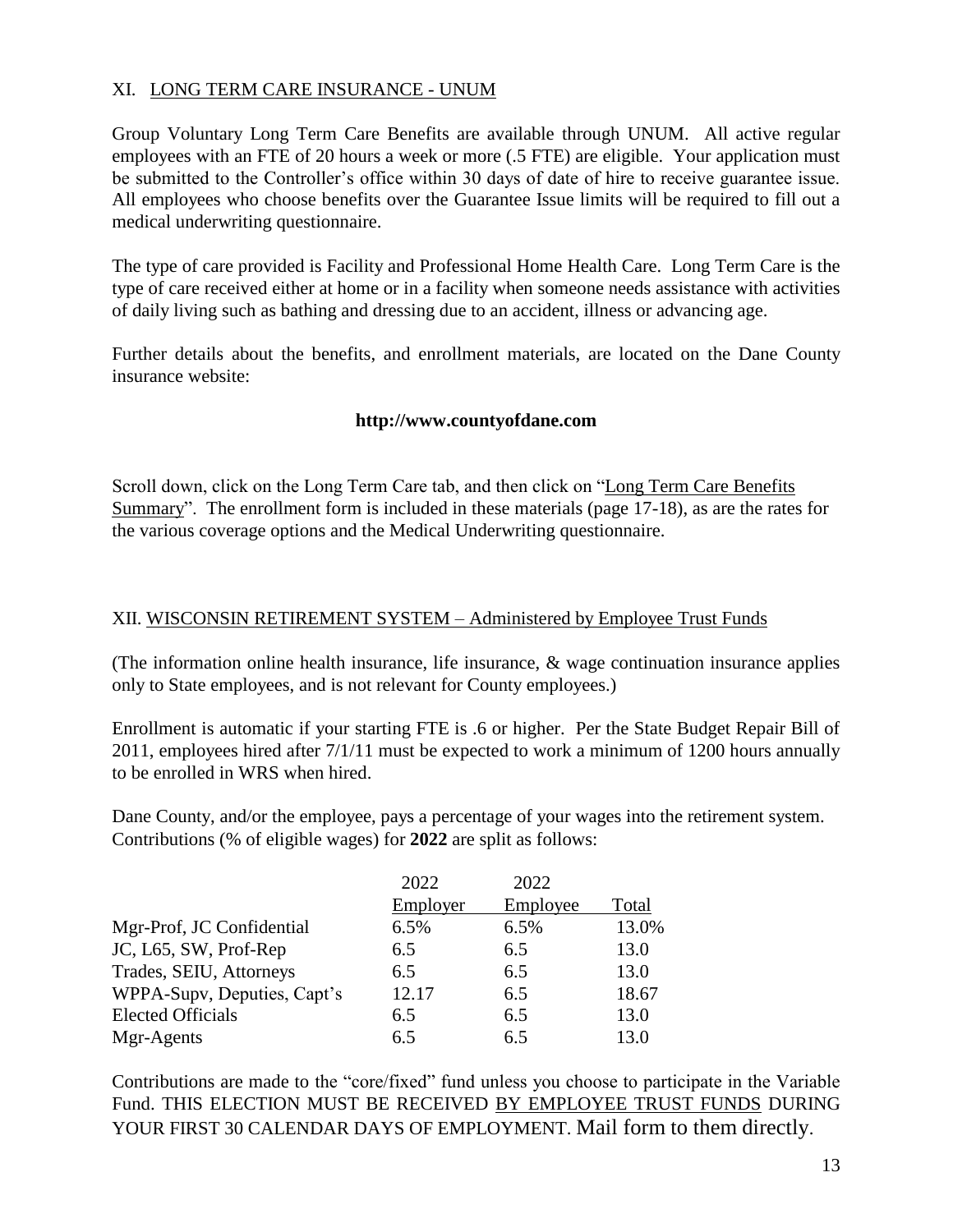If you are receiving a WRS annuity, call the Controller's office for a Rehired Annuitant Form.

Employees who first participate in the WRS program after  $7/1/2011$  are subject to a five year vesting requirement (must have five years of creditable service) before being eligible for a retirement benefit. Terminations prior to the five year anniversary would be eligible for only the separation benefits.

**You can make additional contributions to your retirement account (post-tax**) through payroll deduction. For more detailed information contact ETF for "Additional Contributions" booklet.

You will receive an annual statement from the State of Wisconsin detailing how much has been paid into your account and how much interest you are earning.

Contact ETF for more information and with your questions at 266-3285, or online at http://etf.wi.gov/.

#### XIII. DEFERRED COMPENSATION – WISC DEFERRED COMP.

Dane County offers a deferred compensation retirement plans (457) to which you can have money deposited (pre-tax or post tax) through payroll deduction: State of Wisconsin Deferred Compensation Program. Please call Wisconsin Deferred Compensation directly for more information.

Wisconsin Deferred Compensation: 877-457-9327